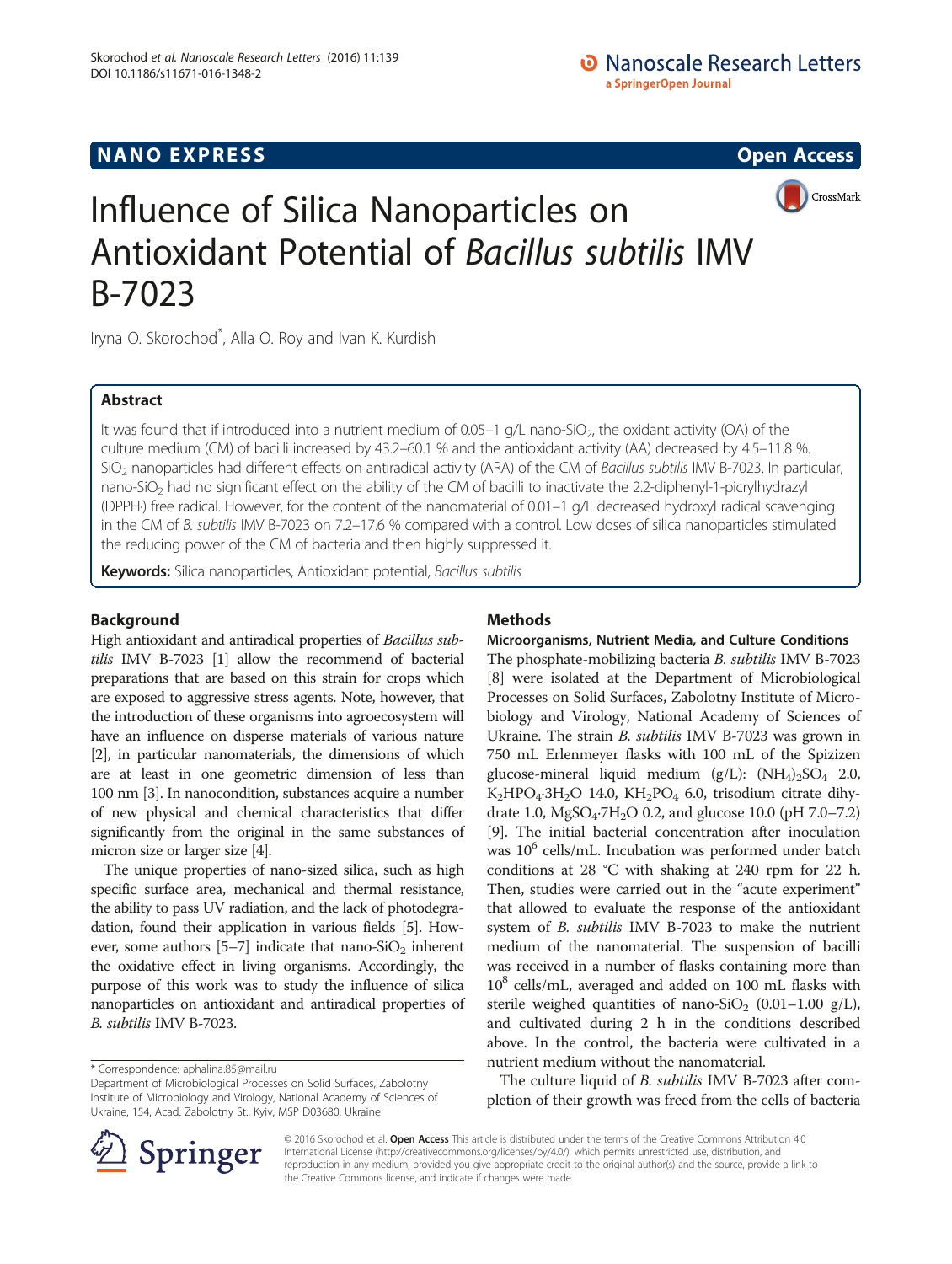and nano-SiO<sub>2</sub> by centrifugation on the centrifuge OPn-8 (joint stock company "TNK DASTAN," Kirgizstan) during 25 min at 5000g. In the obtained culture medium (CM) of B. subtilis IMV B-7023, the indices of antioxidant potential were determined.

### Nanomaterial

Nano-sized silica was kindly provided by Chuiko Institute of Surface Chemistry, National Academy of Sciences of Ukraine. The size of the silica nanoparticles was 5–20 nm  $[10]$  $[10]$  $[10]$ .

#### Assay of Antioxidant Activity

The antioxidant activity (AA) level in the CM of B. subtilis IMV B-7023 was estimated by measuring the thiobarbituric acid reactive substances (TBARS) following Tween 80 oxidation. This level was determined spectrophotometrically at 532 nm [[11](#page-4-0), [12](#page-4-0)]. The assay of TBARS measures malondialdehyde (MDA) present in the sample as well as MDA generated from lipid hydroperoxides by the hydrolytic conditions of the reaction. The CM of B. subtilis IMV B-7023 inhibits the  $Fe^{2+}/$ ascorbate-induced oxidation of Tween 80, resulting in a decrease in the TBARS level. Briefly, 1.0 mL of the CM of bacilli was added to 2.0 mL of 1 % Tween 80 reagent, 0.2 mL of 1 Mm  $FeSO<sub>4</sub>$ , and 0.2 mL of 10 Mm ascorbic acid. In the control assay, 1 mL of nutrient media was used instead of the sample. The mixture was heated in a boiling water bath for 48 h at 40 °C. After cooling, 1.0 mL of 40 % trichloroacetic acid (TCA) was added. After 60 min, the mixture was centrifuged at 5000g for 15 min. After centrifugation, 1.0 mL of supernatant and 2.0 mL of 0.25 % of thiobarbituric acid (TBA) reagent were mixed. The mixture was heated in a boiling water bath at 95 °C for 15 min. The absorbance of the obtained solution was measured at 532 nm using a UV-46 spectrophotometer (joint stock company "Leningrad Optical-Mechanical Association (LOMO)," Russia). The level of AA in the sample (%) was calculated using the following equation:

$$
AA = \frac{A_{\text{control}} - A_{\text{sample}}}{A_{\text{control}}} \cdot 100\,\%
$$
\n(1)

where  $A_{\text{sample}}$  is the absorbance in the presence of the sample of the CM of *B. subtilis* IMV B-7023 and  $A_{control}$  is the absorbance of the control. The control contains all reagents except the CM of B. subtilis IMV B-7023. All tests were performed in triplicate, and the mean was centered.

#### Assay of Oxidant Activity

Oxidant activity (OA) of the CM of B. subtilis IMV B-7023 was assessed by the accumulation in a model system, the end product of lipid peroxidation (LPO) such as MDA [\[12](#page-4-0)]. The substrate used was Tween 80, and the initiator of LPO was the CM of bacilli. Briefly, 1.0 mL of the CM of B.

subtilis IMV B-7023 was added to 2.0 mL of 1 % Tween 80 reagent. In the control assay, 1 mL of nutrient media was used instead of the sample. The mixture was heated in a boiling water bath for 48 h at 40 °C. After cooling, 1.0 mL of 40 % TCA was added. After 60 min, the mixture was centrifuged at 5000g for 15 min. After centrifugation, 2.0 mL of supernatant and 2.0 mL of 0.25 % TBA reagent were mixed. The mixture was heated in a boiling water bath at 95 °C for 15 min. As a result of the reaction, two molecules of TBA with one molecule of MDA produce a trimethine complex having a pink color. The absorbance of the obtained solution was measured at 532 nm using a UV-46 spectrophotometer (joint stock company LOMO, Russia). The level of OA in the sample (%) was calculated using the following equation:

$$
OA = \frac{A_{\text{sample}} - A_{\text{control}}}{A_{\text{sample}}} \cdot 100\,\%
$$
 (2)

where  $A_{\text{sample}}$  is the absorbance in the presence of the sample of the CM of B. subtilis IMV B-7023 and  $A_{\text{control}}$ is the absorbance of the control. The control contains all reagents except the CM of B. subtilis IMV B-7023. All tests were performed in triplicate, and the mean was centered.

#### Reducing Power Assay

The reducing power of the CM of B. subtilis IMV B-7023 was analyzed according to the method of Oyaizu [\[13\]](#page-4-0). The ability of the CM of bacilli to reduce the  $K_3[Fe^{3+}(CN)_6]$  to  $K_4[Fe^{2+}(CN)_6]$  was determined by recording the absorbance at 700 nm after incubation. For this purpose, 1.0 mL of the CM of the studied strain of bacilli was mixed with phosphate buffer (2.5 mL, 0.2 M, pH 6.6) and potassium ferricyanide  $(K_3[Fe^{3+}(CN)_6])$  (2.5 mL, 1 %). The mixture was incubated at 50 °C for 20 min. A portion (2.5 mL) of 10 % TCA was added to the mixture, which was then centrifuged (1000g at room temperature) for 10 min. The upper layer of the solution (2.5 mL) was mixed with distilled water  $(2.5 \text{ mL})$  and FeCl<sub>3</sub>  $(0.5 \text{ mL}, 0.1 \text{ %})$ , and the absorbance was measured at 700 nm using a UV-46 spectrophotometer (joint stock company LOMO, Russia). Increased absorbance of the reaction mixture indicated increased reducing power. All tests were performed in triplicate, and the mean was centered.

#### DPPH· Radical Scavenging Activity

The free radical scavenging activity of the CM of B. subtilis IMV B-7023, based on the scavenging activity of the stable 2.2-diphenyl-1-picrylhydrazyl (DPPH·) free radical, was determined by the method described by Shimada et al. [\[14](#page-4-0)]. The rapid reaction between antioxidants (AH) and DPPH· occurs with the transfer of the most labile H atoms to the radical, while the subsequent slow step depends on the residual H-donating capacity of antioxidant degradation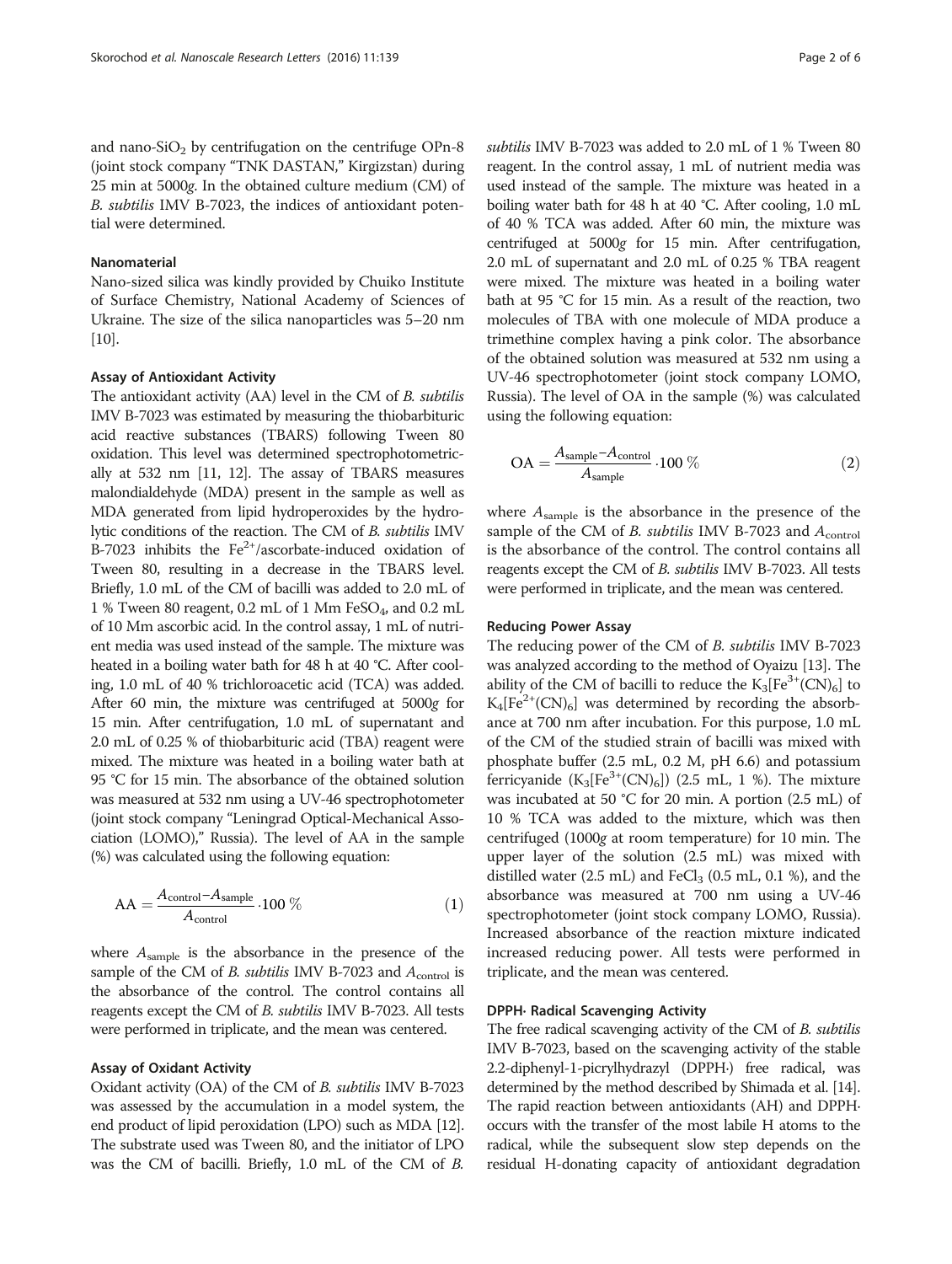products [\[15\]](#page-4-0): DPPH·+AH→DPPH·−H+A·. AH reacts with DPPH·, which is a stable free radical, and converts it to a stable diamagnetic molecule (2.2-diphenyl-1-picrylhydrazine). Briefly, 0.1 mM solution of DPPH· in ethanol was prepared and 1 mL of this solution was added to 3.0 mL of the CM of bacilli. The mixture was shaken vigorously and allowed to stand at room temperature for 30 min. The control was added with 3.0 mL of a nutrient medium. Then, the absorbance was measured at 517 nm using a UV-46 spectrophotometer (joint stock company LOMO, Russia). Lower absorbance of the reaction mixture indicated higher free radical scavenging activity. The percent DPPH· scavenging effect was calculated using the following equation:

$$
DPPH \cdot scavenging effect \quad (\%)
$$
  
=  $\left[1 - \left(\frac{A_{\text{sample}}}{A_{\text{control}}}\right)\right] \cdot 100 \%$  (3)

where <sup>A</sup>sample is the absorbance in the presence of the sample of the CM of B. subtilis IMV B-7023 and  $A_{control}$  is the absorbance of the control. The control contains all reagents except the CM of B. subtilis IMV B-7023. All tests were performed in triplicate, and the mean was centered.

#### Hydroxyl Radical Scavenging Assay

The scavenging ability of the CM of B. subtilis IMV B-7023 on hydroxyl radicals was determined according to the method described by Smirnoff and Cumbes [\[16\]](#page-4-0) with some modifications [\[17\]](#page-4-0). Briefly, the individual sample of the CM of bacilli (3.0 mL) was added to the reagent containing 1.0 mL of 1.5 mM FeSO<sub>4</sub>, 0.7 mL of 6 mM  $H_2O_2$ , and 0.3 mL of 20 mM sodium salicylate. The control was added with 3.0 mL of a nutrient medium. After incubation for 1 h at 37 °C, the absorbance of the hydroxylated salicylate complex was measured at 562 nm using a UV-46 spectrophotometer (joint stock company LOMO, Russia). The scavenging ability on hydroxyl radicals was calculated using the following equation:

Scavenging ability on hydroxyl radicals  $(\%)$ 

$$
= \left[ \frac{(A_{\text{control}} - A_{\text{sample}})}{A_{\text{control}}} \right] \cdot 100\,\,\%
$$
\n(4)

where  $A_{control}$  is the absorbance of the control reaction (containing all reagents except the samples of the CM of bacilli) and  $A_{\text{sample}}$  is the absorbance in the presence of the sample of the CM of B. subtilis IMV B-7023. All tests were performed in triplicate, and the mean was centered.

#### Statistical Analysis

Microsoft Excel (Microsoft Corporation, USA) was used to analyze the data on the average of the three replicates (±SE) obtained from the three independent experiments. Differences were compared with the statistical significance at a P level less than 0.05 ( $P < 0.05$ ). The Kolmogorov-Smirnov test was used to assess the normality of the distribution of each treatment [[18](#page-4-0)].

#### Results and Discussion

Silica nanoparticles can easily penetrate into the cells [[19](#page-4-0)], but increasingly, their biological effect is associated with the pronounced membranotropic properties. Underlying of these properties are electrostatic attraction and formation of the hydrogen bond between the silanol groups on the surface of silica nanoparticles and active centers of membrane phospholipids and proteins [\[20](#page-4-0)]. According to the literature [[5](#page-4-0), [7](#page-4-0)], silica nanoparticles interact with the lipid bilayer of cell membranes that can stimulate the excessive formation of reactive oxygen species (ROS), which are biological factors of the peroxidation of bio-effecting molecules [\[6](#page-4-0)].

In studying the effect of different doses of nano-SiO<sub>2</sub> on antioxidant potential of B. subtilis IMV B-7023, it was established that this nanomaterial is characterized by a pronounced prooxidant effect. According to the research of oxidant and antioxidant activities of the CM of bacilli, it was shown that by culturing the bacteria with 0.01 g/L of nanodispersed  $SiO<sub>2</sub>$ , no significant changes were observed in the AA. However, OA increased by 21.7 % compared with a control (Fig. 1). With increasing doses of the nanomaterial from 0.05 to 1 g/L, AA decreased by 4.5–11.8 % and OA increased by 43.2–60.1 % (Fig. 1).

We have shown that silica nanoparticles cause a different effect on antiradical activity (ARA) of the CM of B. subtilis IMV B-7023 towards DPPH· and ·OH. In particular, nanodispersed  $SiO<sub>2</sub>$  had no significant effect on the ability of the CM of bacilli to inactivate the DPPH·. Thus, at culturing bacilli with  $0.01-0.05$  g/L of nano-SiO<sub>2</sub>, ARA increased by 1.3–2.1 %. When the content of the nanomaterial in the nutrient medium was 1 g/L, the investigational indicator decreased by 2.8 % compared with the control (Fig. [2\)](#page-3-0). It

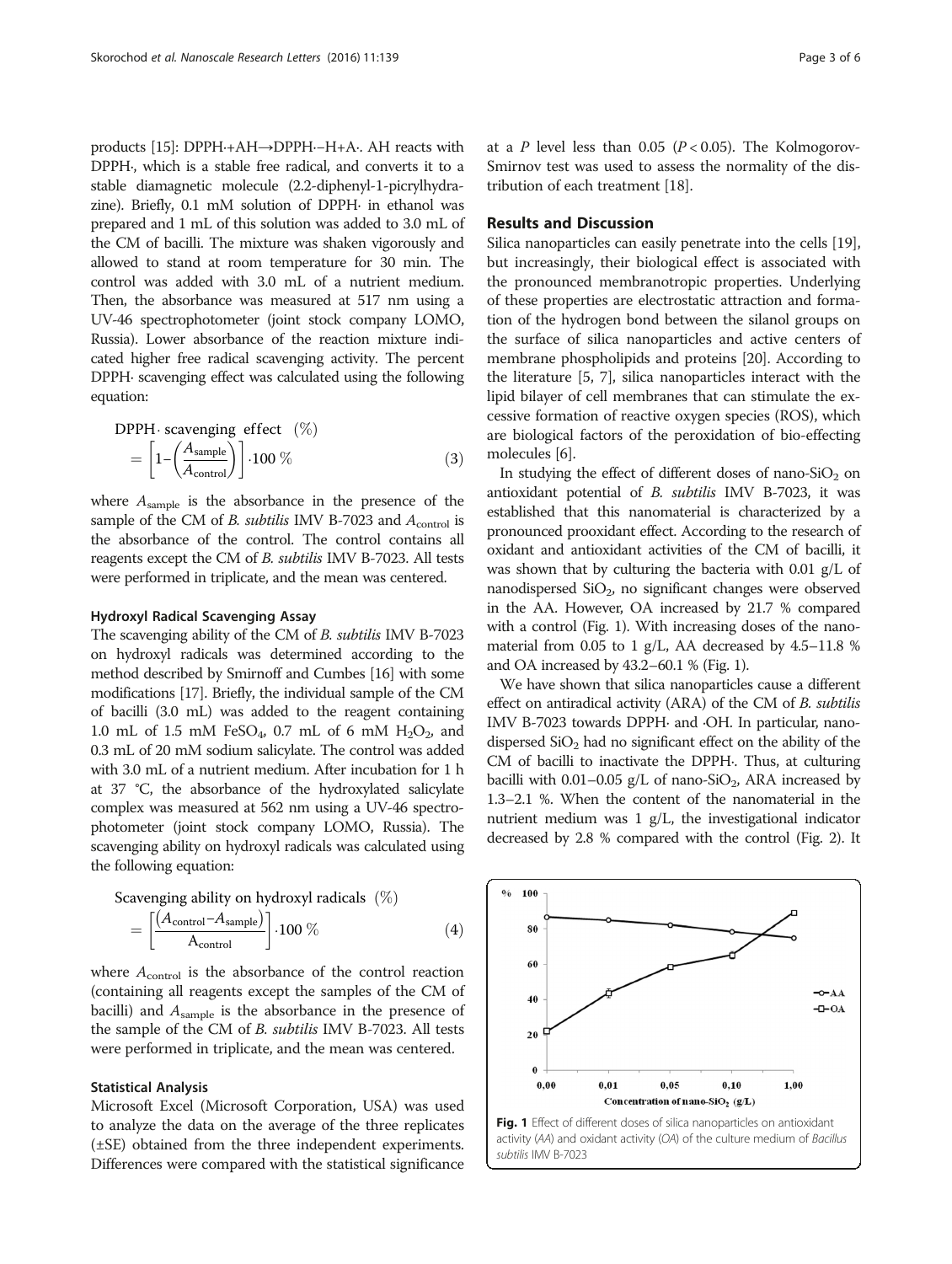<span id="page-3-0"></span>Skorochod et al. Nanoscale Research Letters (2016) 11:139 Page 4 of 6



should be assumed that the indicators of ARA of the CM of B. subtilis IMV B-7023 remained at a high level regardless of the introduced dose of nano-SiO<sub>2</sub> by virtue of the ability of these bacteria to produce phenolic compounds [[21](#page-5-0)]. These compounds, according to published data, may have inherent pronounced antiradical properties [[22](#page-5-0), [23](#page-5-0)].

However, the silica nanoparticles inhibited the hydroxyl radical (·OH) scavenging in the CM of B. subtilis IMV B-7023. It was found that, if introduced into the nutrient medium of  $0.01-0.05$  g/L of nano-SiO<sub>2</sub>, the investigated parameter was below the control by 7.2–10.1 %. By increasing the content of the nanomaterial to  $1 \text{ g/L}$ , the hydroxyl radical scavenging in the CM of bacilli decreased relative to the control at 17.6 % (Fig. 3).

No detailed mechanism of accumulation of oxidants in living cells with the participation of various nanomaterials was found out. According to the published data [\[24](#page-5-0)–[26](#page-5-0)], the surface of nano-sized silica particles in an aqueous



medium can be generated hydrogen peroxide, singlet oxygen, hydroxyl radical, and other ROS.

Shi et al. [[27\]](#page-5-0) and Lingard et al. [[28\]](#page-5-0) showed that the concentration of ·OH is closely correlated with the size of nanoparticles; the smaller the particle of nano-SiO<sub>2</sub>, the more this radical is formed. According to the results of Yu et al. [[29\]](#page-5-0), the hydroxyl-generating activity of nanodispersed silica depends not only on the size of its particles but also on the content of adsorbed iron ions on the surface of the nanomaterial. It was established that the addition of  $H_2O_2$  to Fe<sup>3+</sup>-containing nano-SiO<sub>2</sub> causes the excessive formation of ·OH for the mechanism of Fenton's reaction, which occurs on the surface of particles of the nanomaterial [\[30](#page-5-0)]. Some scientists also believe that the relatively high content of metal ions in nanomaterials can play a key role in the formation of hydroxyl radical by Fenton's reaction [[31](#page-5-0)].

In our studies, we used nano-sized silica, the purity of which was not less than 99.9 %, and the mass fraction of  $Fe<sup>3+</sup>$ -containing impurities amounted to only 0.002 % [\[32](#page-5-0)]. Fenoglio with co-authors [[33](#page-5-0), [34](#page-5-0)] found that  $SiO<sub>2</sub>$  nanoparticles can generate hydroxyl radical in the absence of the adsorbed iron ions on their surface. However, according to the literature [[35](#page-5-0)], the mechanism of the formation of ·OH could play an active role in superoxide anion radical  $(O_2^-)$ , which is also generated on the surface of nano-SiO<sub>2</sub> in an aqueous medium.  $O_2^-$  acts as a reductant of metal ions or reaction sites on the surface of nano-sized silica. Redox reactions that occur with the participation of the oxidant can contribute to nano-SiO<sub>2</sub>-mediated accumulation of  $\cdot$ OH:

1.  $O_2^-$  +  $M^{n}$  +  $\rightarrow$   $M^{(n-1)}$  +  $O_2$ ;

2. 
$$
M^{(n-1)} + H_2O_2 \rightarrow M^{n+} + OH + OH^-
$$
;  
\n $M^{n+} / M^{(n-1)}$   
\n3.  $O_2^- + H_2O_2 \rightarrow OH + O_2 + OH^-$ ,

where  $M^{n+}$  are the metal ions or the reaction sites on the surface of nano-SiO<sub>2</sub>. Reactions  $1-3$  are reactions of type Haber-Weiss [\[24, 35\]](#page-5-0). The hydroxyl radical, which formed in the course of these reactions, can be site-specifically generated on the surface of nano-SiO<sub>2</sub> and can effectively attack DNA [\[35\]](#page-5-0).

The silica nanoparticles had a noticeable influence on the reducing power of the CM of B. subtilis IMV B-7023. So, absorption to the control variant amounted to 0.197. By culturing bacteria with 0.01–0.05 g/L of nanodispersed  $SiO<sub>2</sub>$ , the investigated index increased in comparison with the control and amounted to 0.337–0.343. With increasing doses of the nanomaterial up to 1 g/L, a sharp decline of the reducing power of the CM of B. subtilis IMV B-7023 was observed to be 0.144 (Fig. [4](#page-4-0)). This effect of nano-SiO<sub>2</sub> on the reducing power of the COP of the investigated strain of bacteria may be associated with the increased content of ROS [\[24, 26\]](#page-5-0).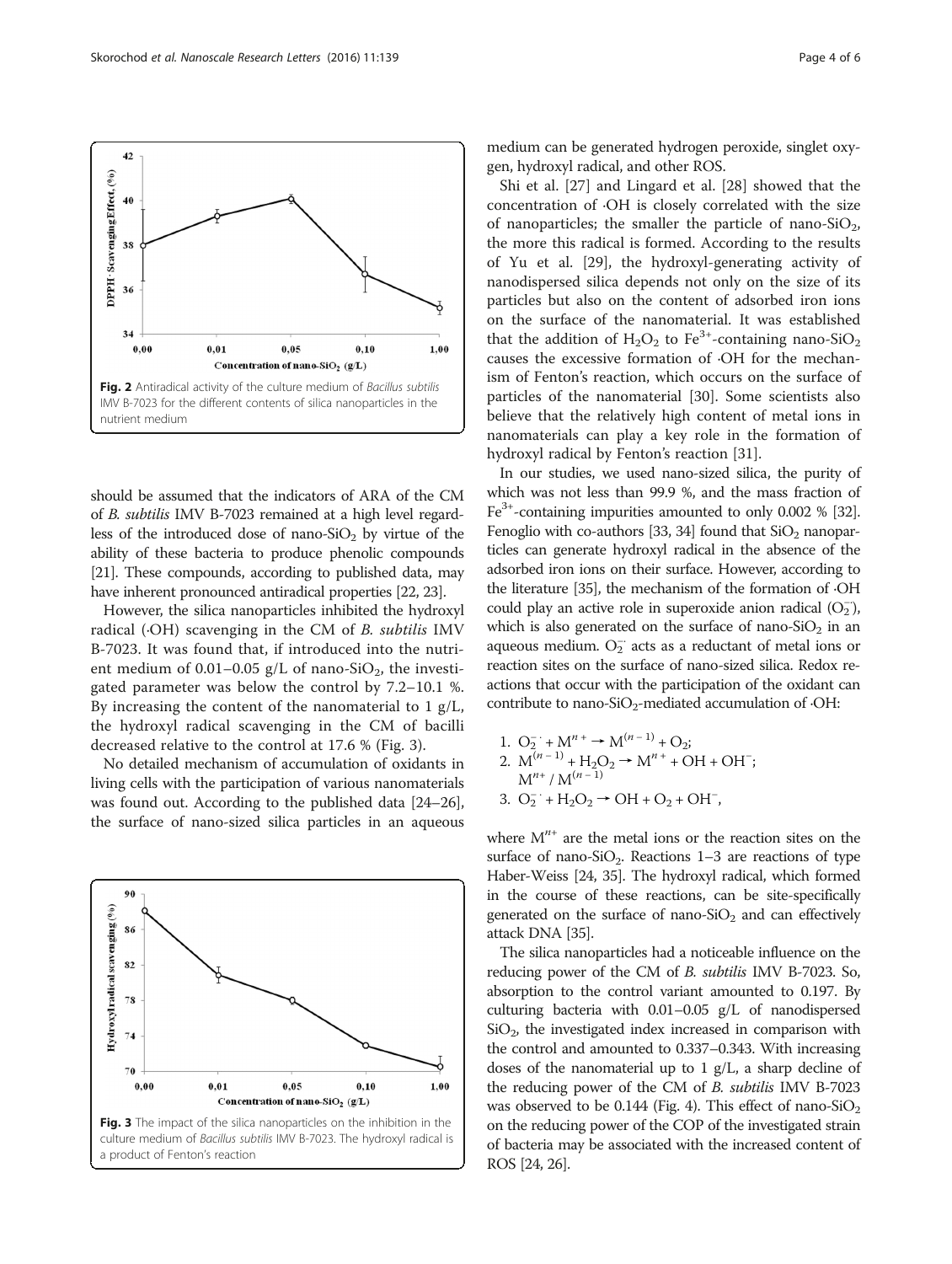<span id="page-4-0"></span>

## Conclusions

Thus, low concentrations of silica nanoparticles caused a moderate prooxidant effect on the background of activation of antioxidant defense factors of B. subtilis IMV <sup>В</sup>-7023. However, high doses of the nanomaterial suppressed a number of indicators of the antioxidant potential of the studied strain of the bacilli. The mechanism by which nano-sized silica generates ROS requires further study.

#### Abbreviations

AA: antioxidant activity; AH: antioxidants; ARA: antiradical activity; CM: culture medium; DPPH·: 2.2-diphenyl-1-picrylhydrazyl; LPO: lipid peroxidation; MDA: malondialdehyde; OA: oxidant activity; ROS: reactive oxygen species; TBA: thiobarbituric acid; TBARS: thiobarbituric acid reactive substances; TCA: trichloroacetic acid; O $_2^{\!\!\!\!\!\!\!\sim}$ : superoxide anion radical;  $\cdot$ OH: hydroxyl radical.

#### Competing Interests

The authors declare that they have no competing interests.

#### Authors' Contributions

IS carried out the biochemical experiments, wrote the manuscript with contributions from all authors, and interpreted the results. AO participated in designing the experiments, experiment analysis, and interpretation of data. IK participated in the discussion of results. All authors read and approved the final manuscript.

#### Authors' Information

Iryna Skorochod is a junior scientist of the Department of Microbiological Processes on Solid Surfaces in the Zabolotny Institute of Microbiology and Virology, National Academy of Sciences of Ukraine. After completion of a university degree (speciality is biology-chemistry), she got a master's degree in biology. Her scientific interests include antioxidant systems of different microorganisms, biological redox, low molecular weight antioxidants of bacteria, and the influence of nanoparticles on the protector complex of bacteria. She is a member of the Ukrainian Biochemical Society and an author of scientific works on studying antioxidant systems of bacteria, and presently works on dissertation. Alla Roy is a senior staff scientist of the Department of Microbiological Processes on Solid Surfaces in the Zabolotny Institute of Microbiology and Virology, National Academy of Sciences of Ukraine. In 1976, she protected a candidate's dissertation. She is expert in the field of ecology, physiology and morphology of microorganisms, soil microbiology, and biotechnology; is a member of the Vynograds'kyj Society of Microbiologists of Ukraine, forming part of FEMS; and is the author of 147 scientific publications, including two reviews, nine patents, and two publications in foreign editions.

Dr. Ivan Kurdish is a doctor of biological sciences and a professor. He is a leader of the Department of Microbiological Processes on Solid Surfaces in the Zabolotny Institute of Microbiology and Virology, National Academy of Sciences of Ukraine. It was born in 1942. After his studies in the Taras Shevchenko National University of Kyiv from 1970, he works in the Zabolotny Institute of Microbiology and Virology, National Academy of Sciences of Ukraine. In 1978, he protected a candidate's dissertation and, in 1993, a doctoral dissertation. His research interests are related to research of ecology, physiological, and biochemical properties of methanotrophic, nitrogen-fixing, and phosphate-mobilizing bacteria for their cooperation with the different factors of the environment, including solid materials and nanomaterials. It is shown that heterogeneous cultivation of representatives of the different physiology groups of microorganisms is present in nanomaterials accompanied by pin cooperation and, as a rule, considerably induces physiological and biochemical activity of bacterial populations, protecting cells from the negative influence of extreme factors of the environment. Under his guidance, the worked out biotechnology of decline of methane release is in coal mines, high-efficiency complex bacterial preparation for a plant-grower that is applied in industry, is created. Dr. Ivan Kurdish is author of 280 scientific works, including four monographs and row of inventions. He is a member of the editorial boards of three scientific journals. He is a vice-president of the Vynograds'kyj Society of Microbiologists of Ukraine.

#### Received: 23 November 2015 Accepted: 1 March 2016 Published online: 12 March 2016

#### References

- 1. Skorochod I, Roy A, Kurdish I (2014) Antioxidant potential of the phosphatemobilizing bacteria Bacillus subtilis IMV V-7023 and Bacillus subtilis IB-22. J Free Radicals Antioxidants Photon 141:371–377
- 2. Kurdish IK (2010) Introduction of microorganisms in agroecosystems. Naukova Dumka, Kyiv
- 3. Balabanov VI (2009) Nanotechnology. Science of the future. Exmo, Moscow
- 4. Gmoshinski IV, Smirnova VV, Hotimchenko SA (2010) The current state of the problem of safety assessment of nanomaterials. Nanotechnologies in Russia 5(9–10):6–10
- 5. Eom HJ, Choi J (2009) Oxidative stress of silica nanoparticles in human bronchial epithelial cell, Beas‐2B. Toxicol In Vitro 23(7):1326–1332
- 6. Nel A, Xia T, Madler L (2006) Toxic potential of materials at the nanolevel. Science 311(5761):622–627
- 7. Unfried K, Albrecht C, Klotz LO, Mikecz AV, Grether-Beck S (2007) Cellular responses to nanoparticles: target structures and mechanisms. Nanotoxicology 1:52–71
- 8. Patent of Ukraine No. 54923A. Strain of bacteria Bacillus subtilis for bacterial fertilizer obtaining for plant-growing/I. K. Kurdish, A. O. Roy. Published in 2003, bulletin no. 3 (in Ukraine).
- 9. Spizizen J (1958) Transformation of biochemically deficient strains of Bacillus subtilis by deoxyribonucleate. Proc Natl Acad Sci U S A 44:1072–1078
- 10. Chuiko AA, Gorlov YI (1992) Surface chemistry of silica: surface structure, active sites, sorption mechanisms. Naukova Dumka, Kiev
- 11. Chevari S, Andyal T, Shtrenger Y (1991) Determination of blood parameters and their role for diagnostics in elderly age. Lab Delo 10:9–13
- 12. Galaktionova LP, Molchanov AV, Yelchaninova SA, Varshavsky BY (1998) Lipid peroxidation in patients with gastroduodenal ulcer. Clin Lab Diagnostics 6:10–14
- 13. Oyaizu M (1986) Studies on product of browning reaction prepared from glucose amine. Jpn J Nutr 44:307–315
- 14. Shimada K, Fujikawa K, Yahara K, Nakamura T (1992) Antioxidative properties of xanthin on autoxidation of soybean oil in cyclodextrin emulsion. J Agric Food Chem 40:945–948
- 15. Goupy P, Dufour C, Loonis M, Dangles O (2003) Quantitative kinetic analysis of hydrogen transfer reactions from dietary polyphenols to the DPPH radical. J Agric Food Chem 51:615–622
- 16. Smirnoff N, Cumbes QJ (1989) Hydroxyl radical scavenging activity of compatible solute. Phytochemistry 29:1057–1060
- 17. Zeng PY, Wu JG, Liao LM et al (2011) In vitro antioxidant activities of endophytic fungi isolated from the liverwort Scapania verrucosa. Genet Mol Res 10(4):3169–3179
- 18. Zar JH (1984) Biostatistical analysis. Prentice-Hall, Englewood Cliffs, NJ
- 19. Park EJ, Park K (2009) Oxidative stress and pro-inflammatory responses induced by silica nanoparticles in vivo and in vitro. Toxicol Lett 184(1):18–25
- 20. Gerashchenko II (2009) Membranotropic properties of nano-sized silica. Surface 1(16):288–306